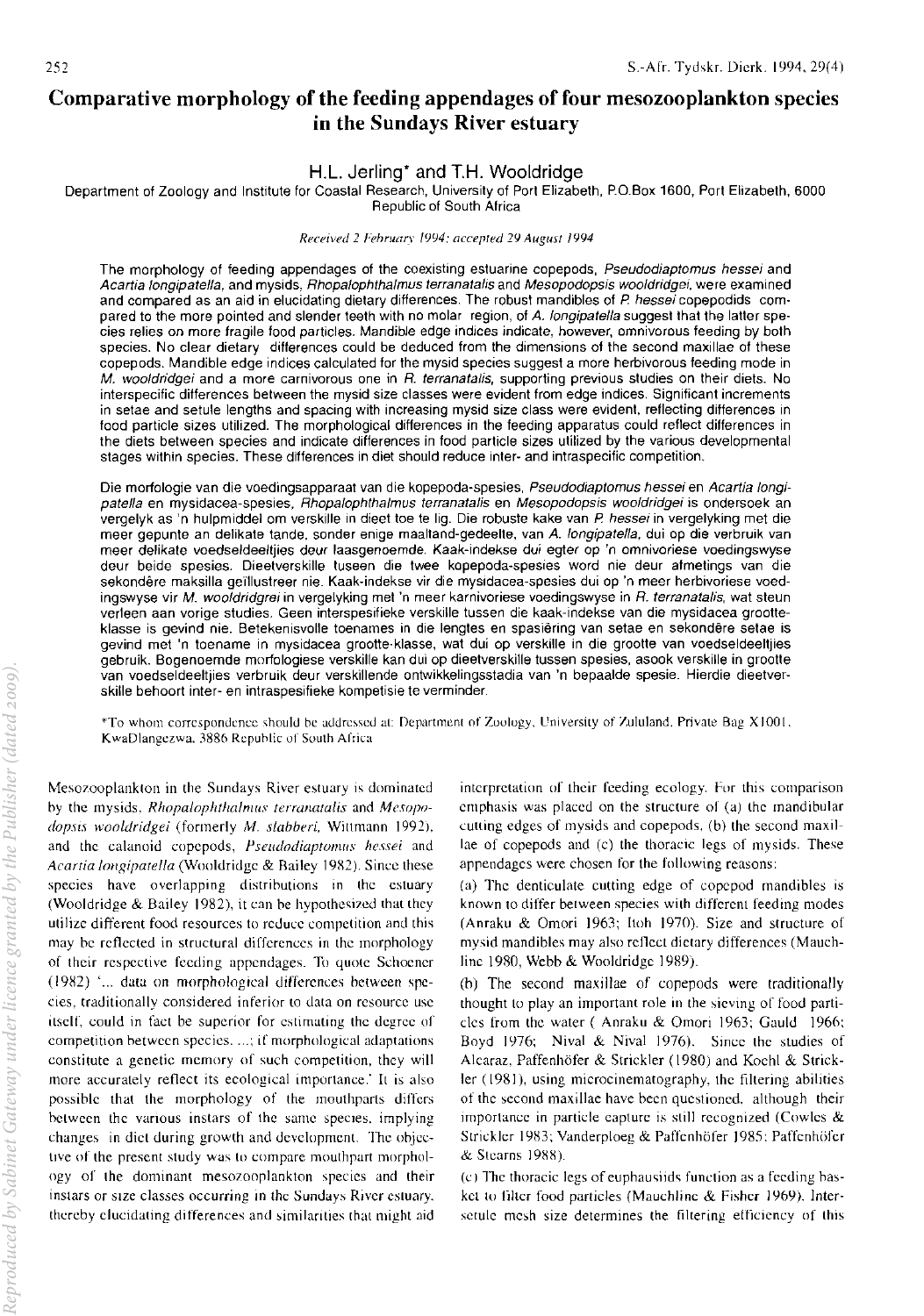basket (McClatchie & Boyd 1983). Although Canon & Manton (1927) attribute filtration in the mysid *Ilemimysis lamor*nae to the maxillae, the thoracic legs and their setae also appear to be prominent appendages used for the capturing and filtration of food particles by mysids (Siegfried & Kopachc 1980; Webb & Wooldridge 1989; Schabes & Hamner 1992).

### Methods

### Copepods

Light and scanning electron microsope (SEM) studies were made of the mandibles of nauplii. copepodid and adult stages of *Acartia longipatella* and *Pseudodiaptomus hessei.* Mandibles were dissected from animals preserved in  $5\%$  formalin.

Preserved animals were prepared for SEM micrographs hy gradually dehydrating specimens using ethanol. Mandibles were dissected out, critical-point dried and sputter coated with gold. SEM micrographs were made with a Joel JSM 840 scanning electron microscope (E.M. Unit. Rhodes University. Grahamstown).

A morphological comparison was made of the sccond maxillae of the two copepod species. Setal and setule (secondary seta) measurements were determined from specimens preserved in  $5\%$  formalin. Measurements were made using light microscopy with the aid of a camera lucida and a stage micrometer. Measurements taken included setal lengths and intersetule spacing of each seta and representative setules on each seta for the different copepod instars. The areas covered by the second maxillae setae of adults of the two copepod species were measured and compared.

#### Mysids

The mandibles of three mysid classes, (juveniles, immatures and adults: Mauchline 1980) of *Mesopodopsis wooldridgei* and *Rhopalophthalmus terranatalis* were examined with the aid of SEM and light microscopy. The methods were similar to those described ahovc

Pereiopods 2-7 were also removed from mysids and the merus, carpus and propodus segments examined and compared in terms of setae and setule arrangements and lengths. Measurements were done on intersctal spacing and setal length on each segment. One seta representative of every pair of setae on each segment of pereiopods 2-7 was measured in each mysid size class. Representative setules on each pair of setae were also measured to determine intersetulc spacing and setule length.

#### Results and Discussion

## **Copepods**

#### *Naup/ii*

*Pseudodiaptomus hessei* and *Acartia longipatella* nauplii possess strong masticatory processes on the coxa and basis of the antenna. Development of these processes is progressive. from a strong spine on the basal segment in the first nauplius stage to three spines in nauplius  $N6$  (Jerling & Wooldridge 1989). Gauld (1958) attributed food collection by nauplii to the mandihular setae while the masticatory processes retain the food collected.

253

Mandibular gnathohases were only evident from the N4 stage onward. suggesting the possibility of ingesting larger and more rohust particles as naupliar development proceeds. The mandibles of the last nauplius stage (N6) of *P. hessei* and A. *longiparella* differ markedly (Figure I). The mandible in nauplii N6 of P. hessei possesses a cutting edge composed of three sharp teeth of  $3$  to  $5 \mu m$  from cusp to tip whereas the mandible of *A. longipatella* nauplii is blunt. This would suggest that the N6 nauplius stage of P. *hessei* is more ahle to pierce and break particles than the N6 stage of A. *longipalelia.* 

#### *Copepodids*

A significant morphological change in the structure of the mandibular edge occurs after molting from N6 to CI in both *Pscudodiaplomus hessei* nnd *Acartia IOflgi{Jalella.* More teeth are present on the mandibular cutting edge (Figure I) and the second maxillae are also well developed (Jerling & Wooldridge 1989). This morphological change rellects a change in diet as the cope pod develops from  $N6$  to Cl (Marshall & Orr 1972).

Apart from the addition of setae and general enlargement, little morphological change takes place in the feeding apparatus during copepodid development of P. *hessei* (Jerling & Wooldridge 1989). An increase in mandibular size is likely to enable later developmental stages to ingest larger particles or cells compared to younger copepodid stages.

*Mandibles.* The mandibles of *P. hessei* adults consist of six strong tricusped incisor teeth and a section with two molars (Figure 2). The last molar often posesses a pointed membrane-like structure; this structure is not present on all mandibles. Light microscope ohservations showed that the molar process is still undeveloped in  $C1$  although six teeth are also present (Figure 1). Teeth present on the mandibles of  $A$ . lon-



Figure 1 Diagrammatic presentation of naupliar and copepodid mandible denticulate edges in *Pseudodiaptomus hessel:*  $A = N6$ , C  $=$  C1; and *Acartia longipatella*:  $B = N6$ , D = Cl.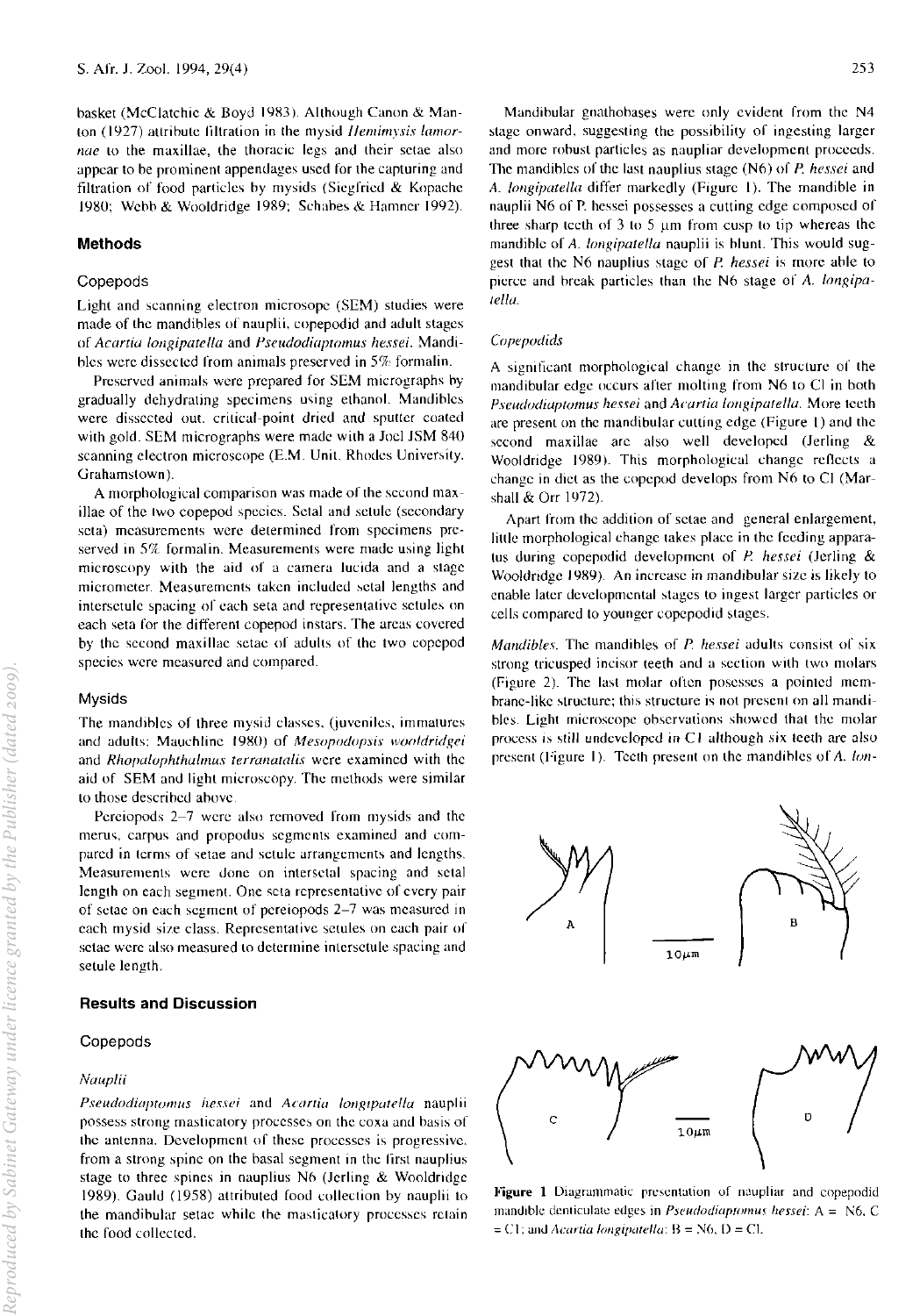

Figure 2 Mandibles of adult females: A = *Acartia longipatella*, B = *Pseudodiaptomus hessei*, C and D = left and right mandibles of *Mesopodopsis wooldridgei respectively*, E and F = left and right mandibles of *Rhopalophthalmus terranatalis respectively*.

*gipalella* increase in number from seven in CI to 10 **in** adults. The general mandibular edge structure of A. longipatella differs markedly from that of *P. hessei,* sharply pointed teeth without any region resembling a molar section being present (Figure 2).

Grinding teeth, i.e. more rounded and less sharp, as described for *Calanus finmarchicus*, would be an indication of herbivory. Sharp, strong teeth (Tortanus discaudatus) are characteristic of carnivorous feeding. Omnivorous copepods have mandiblular cutting edges between these two types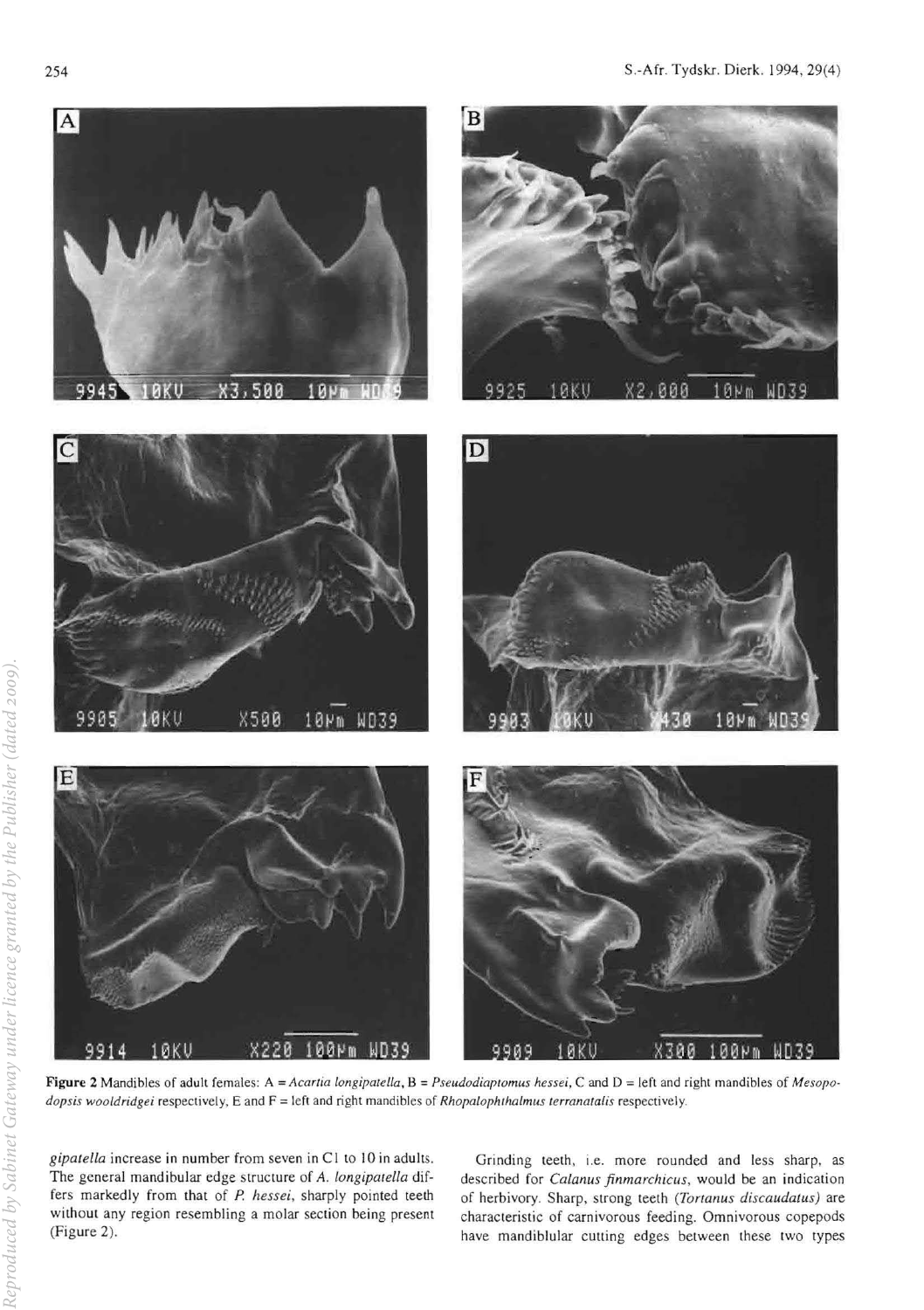(Anraku & Omori 1963). Herbivory in the case of *Calanus finmarchicus* implies feeding on diatoms (Anraku & Omori 1963; Marshall & Orr 1972) where the mandibles are used to crush the rigid silica frustulcs. The microplankton of the Sundays estuary is dominated by flagellates. Diatoms are also present but usually at very low concentrations (Hilmer 1990).

The rounded teeth of *P hessei* suggest the ability to feed on particles such as diatoms. The slender, but sharper teeth of A. *longipalelia* could suggest a diet of small delicate cells such as the flagellates. The lack of particularly large, strong and sharp teeth (e.g. in *Tortanus discaudatus; Anraku & Omori* 1963), in both *P hessei* and *A. longipatella* suggests that predation or carnivory does not form a major part of the feeding strategy in these two species.

Itoh (1970, as quoted by Parsons & Takahashi 1973), compared differences in copcpod feeding using an 'Edge index., Er (formula provided in Parsons & Takahashi 1973). EI values of < 500 and with more than 10 teeth on the cutting edge are indicative of a predominantly herbivorous feeding habit; an EI value of 500-900 with approximately 5-10 teeth indicate a mostly omnivorous diet while EI values above 900 with less than seven teeth are calculated for more carnivorous species (Figure 42B in Parsons & Takahashi 1973). Edge indices were calculated for three copepodid developmental stages in *P hessei* and A. *iongipateiia* (Tahle 1). There was a slight decrease in the EI value with each successive copepodid developmental stage, However, most stages in both *P. hessei*  and A. *iongipatella* fall within the omnivore class, or, in the case of P. *hessei* C3 and adult stages. on the border between the omnivore and herbivore classes.

*Second maxillae.* The spacing and lengths of setae and setules of the second maxillae in *P hessei* and A. *iongipateila* are given in Table 2. Although smaller and more slender in body size, A. *longipatella* possesses significantly longer setae and setules on the 2nd maxillae than *P hessei* (Mann-Whitney *U*  test,  $\alpha = 0.05$ ). The intersetule distances were also greater for *A. longipatella* (Mann-Whitney *U* test,  $\alpha = 0.05$ ). The area covered by the setae on the 2nd maxillae in adult *P hessei*   $(15614 \pm 3074 \text{ }\mu\text{m}^2, X \pm 1SD)$  is, however, not significantly larger ( $p = 0.58$ ;  $n = 9$ ) than that in adult *A. longipatella*  $(14868 \pm 2580 \,\mu m^2, X \pm 1SD).$ 

Nival & Nival (1976) used intersetule distance on the second maxillae to determine particle sizes filtered by *Acartia claus;* Vanderploeg & Ondricek-Fallscheer (1982), however,

> Table 1 Mandible edge indices, EI (Itoh 1970), calculated for instars of Pseudodiaptomus hessei and Acartia longipatella

| Copepod instar  | EI  | Number of teeth |
|-----------------|-----|-----------------|
| P. hessei       |     |                 |
| C1              | 588 | 7               |
| C <sub>3</sub>  | 460 | 8               |
| Adult           | 437 | 8               |
| A. longipatella |     |                 |
| C1              | 675 | 7               |
| C <sub>3</sub>  | 592 | 10              |
| Adult           | 554 | 10              |

Table 2 Mean setae and setule spacing (d) and length (I) on the 2nd maxillae of adult and copepodid (C1) Pseudodiaptomus hessei and Acartia longipatella. Values are in  $~\mu$ m with ranges in brackets

|                 | Setae   |               | Setule    |           |
|-----------------|---------|---------------|-----------|-----------|
| <b>Species</b>  | d       | l             | đ         | ı         |
| P. nesset       |         |               |           |           |
| CI.             | 3,9     | 50,8          | 2,1       | 1,9       |
|                 | $(1-7)$ | (50, 55)      | (1, 5, 3) | $(1,5-3)$ |
| Adult           | 3.5     | 115.9         | 4,3       | 5,1       |
|                 | $(1-5)$ | $(90 - 130)$  | $(2-10)$  | $(2-10)$  |
| A. longipatella |         |               |           |           |
| CI              | 2.4     | 82,5          | 4.1       | 5,4       |
|                 | (1.4)   | $(75-90)$     | $(2,-5)$  | $(4-8)$   |
| Adult           | 2.4     | 170.0         | 7.1       | 10,6      |
|                 | $(1-4)$ | $(135 - 195)$ | $(2-11)$  | $(7-14)$  |

argued that intersetule distances are a poor predictor of particle-retention efficiency in *Diuptomus sieitis.* The latter authors suggested that the seining motion of the second maxillae, used by *Aeartia* for filtcring, may explain the discrepancy. Koehl  $&$  Strickler (1981) calculated that it is not possible for water to flow hetwccn sctae, owing to boundary layers around them, and filtration would therefore be impossible. In contrast water flow between setae of the 2nd maxillae of *Eucalanus elongatus* has been observed (Price & Paffenhöfer 1986) even though the calculated boundary layers suggest the opposite. The latter authors however regard setule spacing as unimportant in determining retention efficiency. They observed some cells to stick to the setae but the majority of particles were 'funnellcd' towards the mouth and not filtered out by the setae. The role of intersetule distance in the diet of copcpods is thus not clear.

Although the differences in intersetule spacing between A. *longipatella* and *P. hessei* are significant, this difference is less than  $3 \mu m$  with the ranges being similar (Table 2). Intersetule distances in this case should therefore not exert a large inlluence on the planktonic food particles captured by these copepods, falling prcdominantly in the nano- and microplankton size range. No clear dietary differences between A. *longipatella* and *P. hessei* are therefore reflected in the morphology of the 2nd maxillae.

#### *Mysids*

*Mandibles.* The incisor processes of the mandihles are used to bite into large masses of food; portions bitten off arc pushed onto the molar processes and ground before entering the oesophagus (Grossnickle 1982).

The left and right mandibles of *Mesopodopsis wooldridgei*  (Figure 2) are asymmetric. A *laeinia mobilis* is present between the *pars incisiva* and *pars moiaris* regions on the left mandible. This position on the right mandible is occupied by a circle of spines. The cutting edges and cusps and valleys on grinding areas of opposing mandibles fit into each other. allowing for maximum contact between the *pars molaris* surfaces. Spine rows occur on the proximal and a row of teelh on the distal *pars molaris* margins of both mandibles. In *Rhupal-*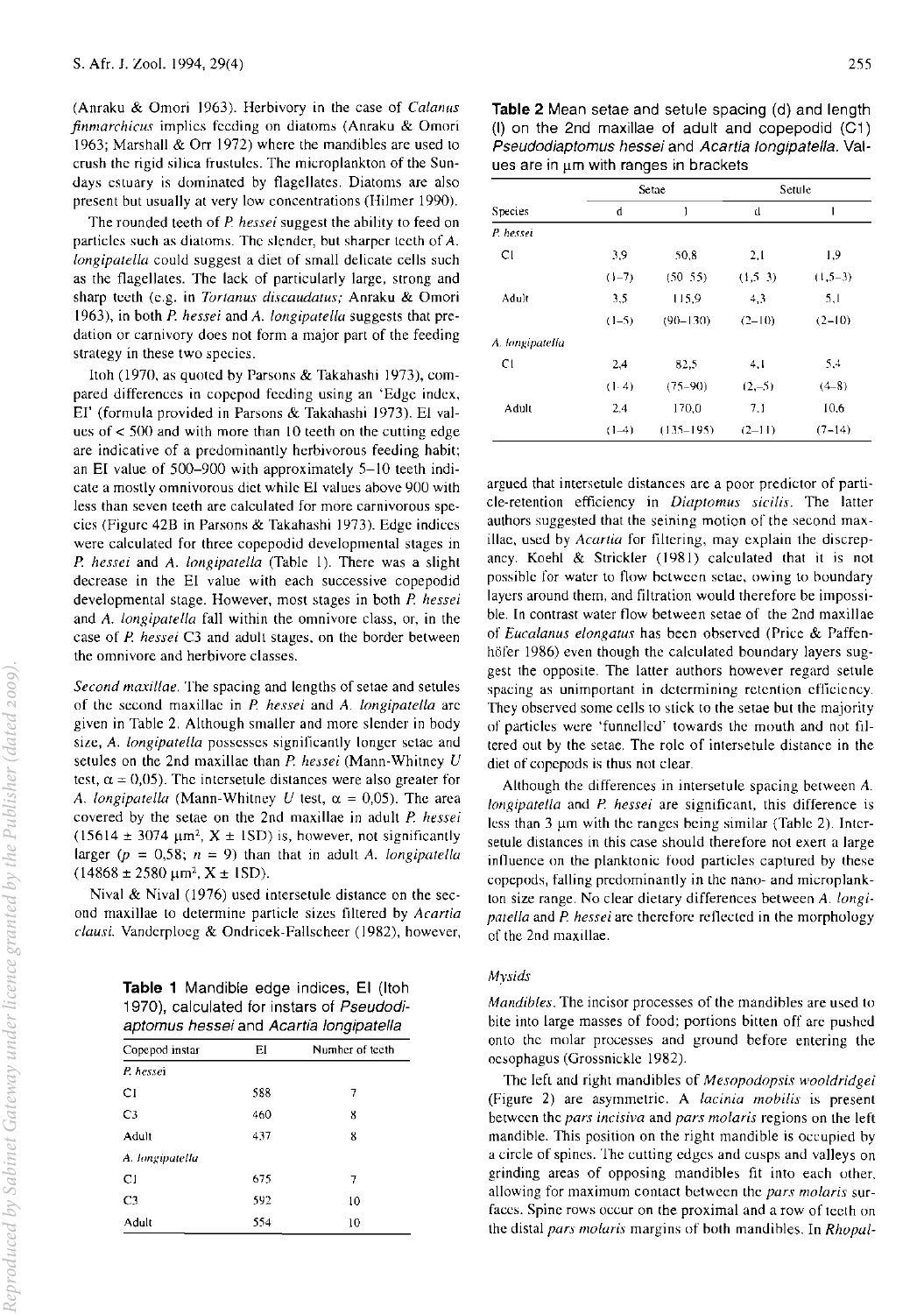*ophthalmus terranatalis* both left and right mandibles posess a *Lacinia mobilis,* which are more prominent with more teeth on the right mandible. The *pars incisiva* of the right mandible fits between the cutting edges of the *pars incisiva* on the left mandible (Figure 2). The incisor teeth are strong and pointed, more so than those **in** M. wooldridgei. Cusps and valleys on the *pars Inolaris* regions of the opposing mandibles fit together bringing the grinding surfaces in close contact. On the distal margin of the *pars molaris* a row of teeth are prominent. Sharp teeth also occur on the proximal margin of the *pars molaris.* 

A mandibular edge index was developed for euphausiids (Nemoto 1977) relating mandible structure to diet. Direct comparison between euphausiids and mysids is not possible, but generally the large *pars moLaris* in euphausiids indicates herbivory and this may also be true for many mysid species (Mauchline 1980). Edge indices were calculated for the size classes of both species (Table 3). No significant differences were evident between juveniles and adults within a species (ANOVA,  $\alpha = 0.05$ ). The differences between corresponding size classes of *M. wooldridgei* and *R. terranatalis* were however significantly different (Mann-Whitney U test,  $\alpha = 0.05$ ). *M. wooldridgei* tends more towards herbivory with its relatively large *pars molaris* while the lower index calculated for *R. terranatalis* suggests a more carnivorous diet. This is in agreement with previous studies on these mysid species (Wooldridge & Bailey 1982; Wooldridge & Webb 1988).

Although Webb & Wooldridge (1989) suggest that 'the sharp, cusped denticulate edges' of the mandibles of *M. wooldridgei* 'are better suited for cutting soft material than piercing and grinding prey', the present study shows a relatively large *pars molaris,* suitable for grinding food particles (Mauchline 1980).

*Thoracic legs.* The endopods of thoracic legs two to seven of both mysid species are prominent, extending forward, fonning a cone-shaped feeding basket. Setae on the merus, carpus and propodus segments of the endopods are arranged in Vshaped pairs, directed anteriorly and slightly inwards. Water flows into the feeding basket and particles trapped are moved anteriorly by medially projecting setae on the basipodites (Schabes & Hamner 1992).

*M. wooldridgei* possess setules on the endopods of the tho-

Table 3 Pars molaris to pars incisiva ratios (pm/pi) in the left mandible of juvenile, immature and adult Mesopodopsis wooldridgei and  $Rhopalophthalmus$  terranatalis,  $pm = width$  of pars molaris,  $pi =$  length of pars incisival

| Species         | п | $pm/pi \pm SD$  |  |  |
|-----------------|---|-----------------|--|--|
| M. wooldridgei  |   |                 |  |  |
| Juvenile        | 5 | $1,39 \pm 0.22$ |  |  |
| Immature        | 5 | $1.33 \pm 0.17$ |  |  |
| Adult           | 4 | $1,37 \pm 0,15$ |  |  |
| R. terranatalis |   |                 |  |  |
| Juvenile        | 5 | $0.76 \pm 0.05$ |  |  |
| Immature        | 4 | $0.82 \pm 0.16$ |  |  |
| Adult           | 5 | $0.79 \pm 0.06$ |  |  |
|                 |   |                 |  |  |

Table 4 Mean setae and setule length (I) and spacing (d) on the thoracic legs of Mesopodopsis wooldridgei and Rhopalophthalmus terranatalis. Values are in  $\mu$ m with ranges in brackets

|                 | Setae         |             | Setules     |            |
|-----------------|---------------|-------------|-------------|------------|
| Species         | 1             | đ           | ı           | d          |
| M. wooldridgei  |               |             |             |            |
| Juveniles       | 127           | 26          | 23          | 8          |
|                 | $(40 - 210)$  | $(15-45)$   | $(10-40)$   | $(3-12)$   |
| Immatures       | 224           | 35          | 27          | 7          |
|                 | $(125 - 350)$ | $(15-55)$   | $(10 - 50)$ | $(5 - 15)$ |
| Adults          | 302           | 44          | 34          | 9          |
|                 | $(20 - 470)$  | $(10 - 70)$ | $(10 - 80)$ | $(2-15)$   |
| R. terranatalis |               |             |             |            |
| Juveniles       | 97            | 22          |             |            |
|                 | $(30 - 240)$  | $(10-70)$   |             |            |
| Immatures       | 174           | 34          |             |            |
|                 | $(50 - 365)$  | $(10-100)$  |             |            |
| <b>Adults</b>   | ٠<br>269      | 49          |             |            |
|                 | $(70 - 500)$  | $(15-125)$  |             |            |

racic legs. Intersetal spacing increases with increasing body size (Table 4, significant at  $\alpha = 0.05$ , Tukey test). Intersetule spacing was significantly different between adults and immatures but not between immatures and juveniles (Table 4, Tukey test,  $\alpha = 0.05$ ). Similar to Cooper & Goldman's (1980) observations on *Mysis reiicta,* prey in *R. terranatalis* is captured by closing the cndopods of the thoracic legs over the prey, pushing it towards the mouthparts. No setules (secondary setae) are present. Setae length and intersetal spacing increased significantly with increasing body size (Table 4, Tukey test,  $\alpha = 0.05$ ).

Although boundary layers around setae and setules could preclude water movement through the intersetal or setule spaces (Koehl & Strickler 1981), setule spacing is important for retaining small particles and may determine the minimum size of particle that can be retained (McClatchie & Boyd *1983). M. wooldridgei* should accordingly be able to feed on smaller particles than any of the *R. terranatalis* size classes, owing to the presence of setules in the feeding basket of the former. The setal spacing (Table 4) of *M. wooldridgei* and *R. lerranatalis* size classes suggests more efficient capturing of smaller particles by juveniles than by adults.

#### Summary and Conclusion

Although the food resources exploited by the mesozooplankton species in the Sundays River estuary probably overlap, the results from this study support the possibility of inter- and intraspecific dietary differences.

Differences in diet may be due to intraspecific morphological changes as well as interspecific differences. In the former category, the change in mandible structure between nauplii and copepodid stages suggests different food and feeding modes used by instars. An increase in the size of the feeding appendages with growth would allow later instars of copepods and mysid size classes to utilize larger food particles.